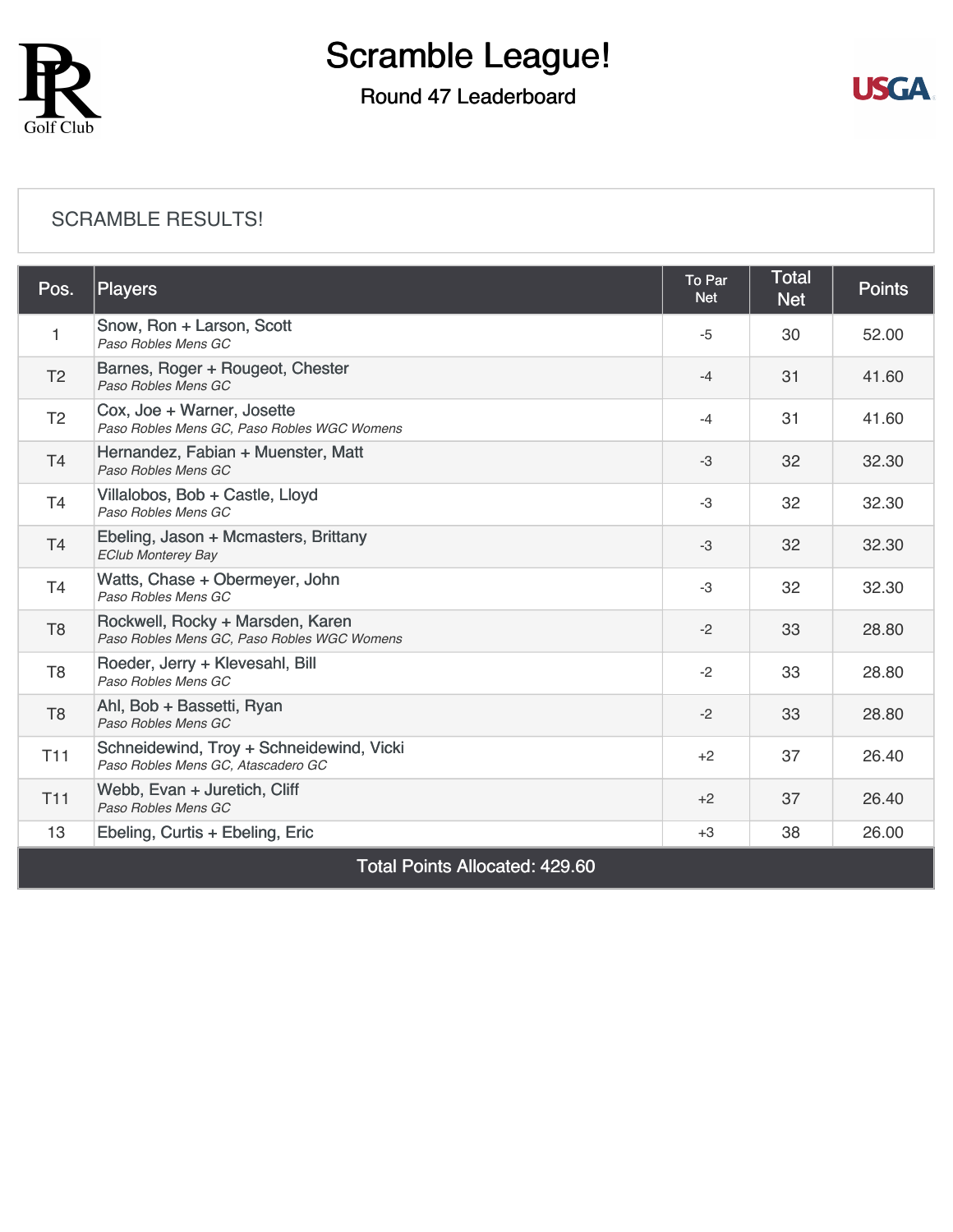

### Round 47 Leaderboard



| <b>GROSS SKINS!</b>                              |              |              |                         |  |  |  |
|--------------------------------------------------|--------------|--------------|-------------------------|--|--|--|
| Players                                          | <b>Skins</b> | <b>Purse</b> | <b>Details</b>          |  |  |  |
| Snow, Ron + Larson, Scott<br>Paso Robles Mens GC | 2            | \$130.00     | Eagle on 3, Birdie on 7 |  |  |  |
| Total Purse Allocated: \$130.00                  |              |              |                         |  |  |  |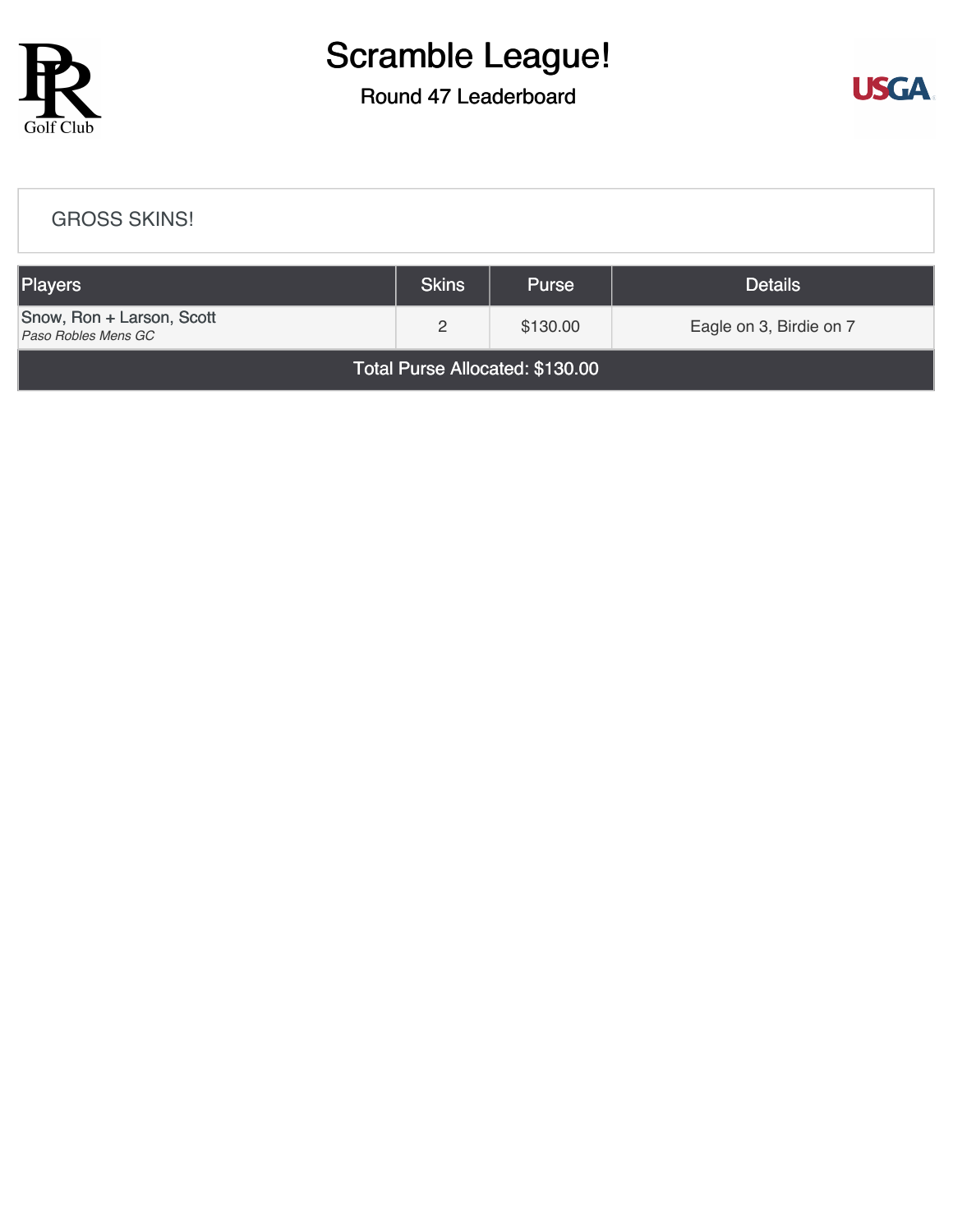

### Round 47 Leaderboard



#### [NET SKINS!](https://cdn2.golfgenius.com/v2tournaments/8225285538760933103?called_from=&round_index=47)

| <b>Players</b>                                   | <b>Skins</b> | <b>Purse</b> | <b>Details</b> |  |  |  |
|--------------------------------------------------|--------------|--------------|----------------|--|--|--|
| Snow, Ron + Larson, Scott<br>Paso Robles Mens GC |              | \$130.00     | Eagle on 3     |  |  |  |
| Total Purse Allocated: \$130.00                  |              |              |                |  |  |  |